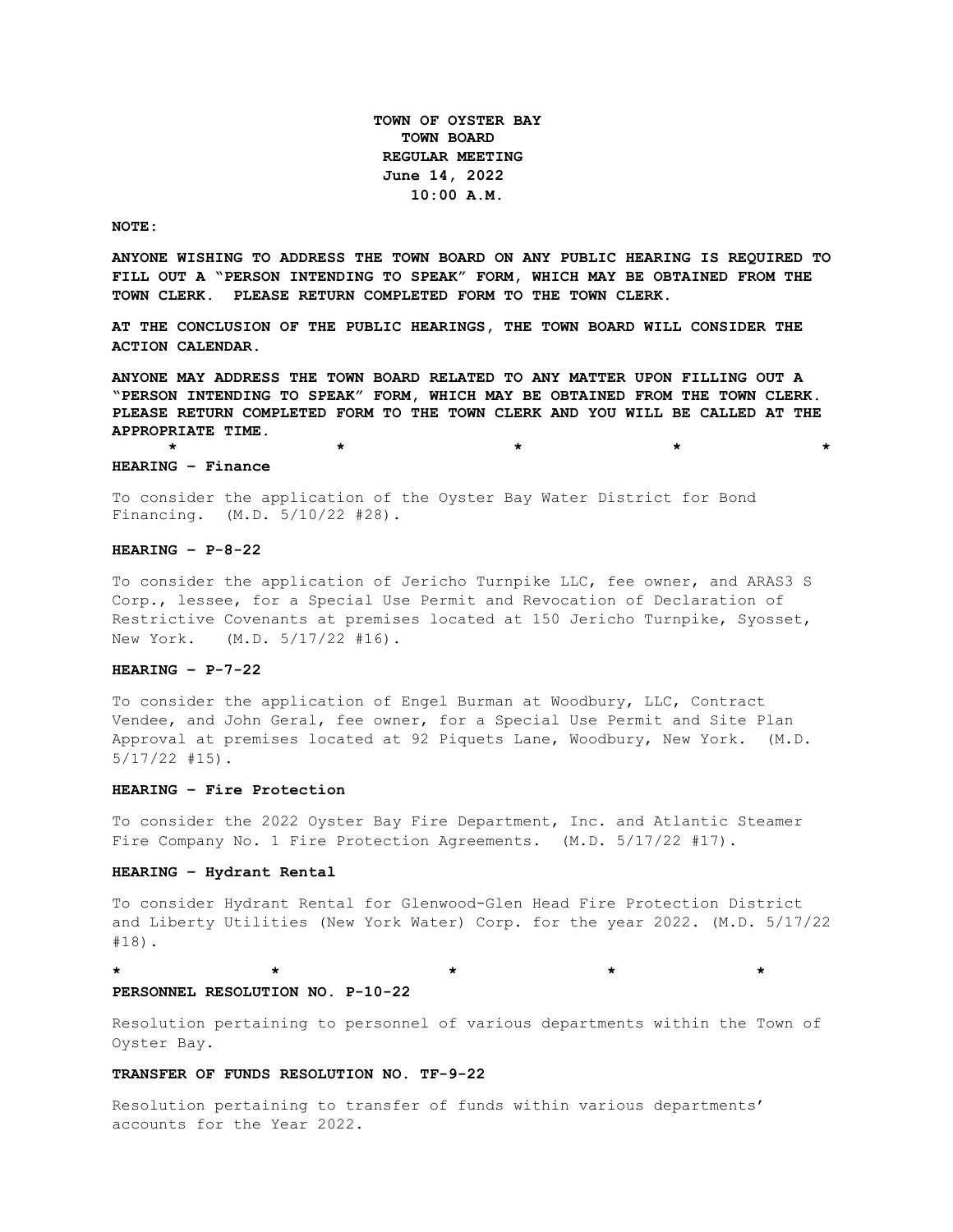### **RESOLUTION NO. 400 – 2022**

Resolution authorizing the Town to partner with the Nassau County Office for the Aging to distribute produce coupons to income eligible seniors on dates to be determined in July at the North Massapequa and Hicksville Community Centers. (M.D. 5/17/22 #4).

# **RESOLUTION NO. 401 – 2022**

Resolution authorizing the acceptance of a donation of a memorial plaque from Lori Annunziato, to be placed on an existing bench in John J. Burns Park in memory of Margaret Finnerty. (M.D. 5/17/22 #5).

# **RESOLUTION NO. 402 – 2022**

Resolution pertaining to Contract PWC19-22, On-Call Technical Assistance Relative to Structural Engineering in connection with investigation and preliminary design services to resolve water infiltration issues at the Hicksville Parking Facility. Account No. HWY H 5997 20000 000 2104 016. (M.D. 5/17/22 #10).

# **RESOLUTION NO. 403 – 2022**

Resolution granting request from the Bayville Fire Company to hold their annual parade and drill celebration on June 18, 2022 at the Centre Island Beach facility and to waive any facility fees and Town of Oyster Bay Code 168-22, alcoholic beverages for the event. (M.D. 5/24/22 #6).

# **RESOLUTION NO. 404 – 2022**

Resolution to allow the Bethpage Union Free School District access to the Bethpage Community Park Pool for their extended school year summer program. Account No. TWN A 0001 02770 590 0000. (M.D. 5/24/22 #7).

# **RESOLUTION NO. 405 – 2022**

Resolution authorizing the Oyster Bay Film Festival to be launched in the 2023 calendar year. Account Nos. TWN A 0001 02770 590 0000 and TWN A 1989 47900 000 0000. (M.D. 5/24/22 #8).

### **RESOLUTION NO. 406 – 2022**

Resolution authorizing acceptance of a donation of a memorial plaque from Diane Portogallo, to be placed on an existing bench in M37 Sunset Park in memory of Joseph Terranova. (M.D. 5/24/22 #9).

#### **RESOLUTION NO. 407 – 2022**

Resolution pertaining to the Dock Application of Christopher Hordt, 57 S. Bay Avenue, Massapequa, New York. (M.D. 5/24/22 #10).

### **RESOLUTION NO. 408 – 2022**

Resolution pertaining to the Dock Application of Alexander Valentino, 240 Seaford Avenue, Massapequa, New York. (M.D. 5/24/22 #11).

#### **RESOLUTION NO. 409 – 2022**

Resolution pertaining to the Dock Application of Gregg J. Magi, 29 Brockmeyer Drive, Massapequa, New York. (M.D. 5/24/22 #12).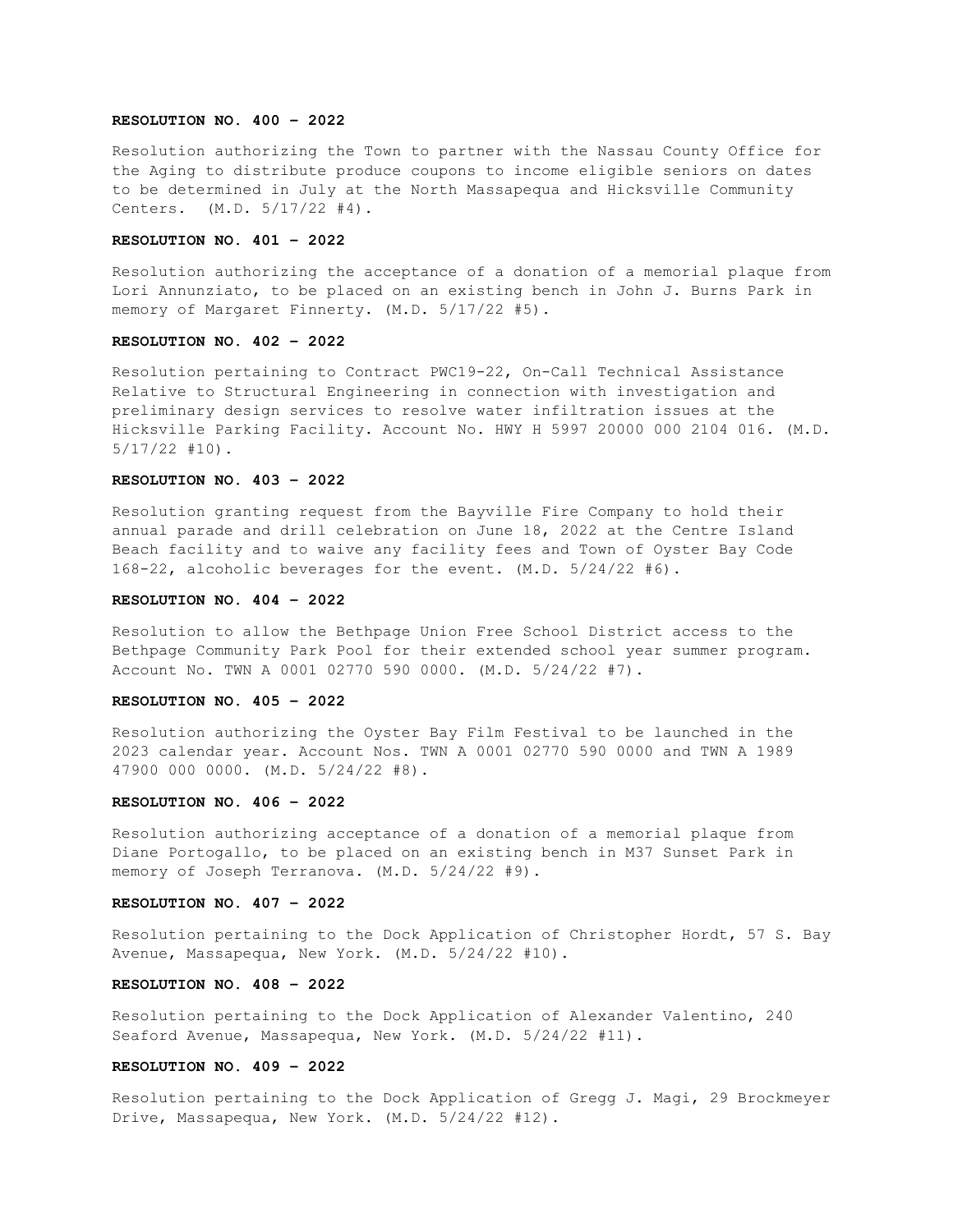### **RESOLUTION NO. 410 – 2022**

Resolution authorizing the property cleanup assessment of 14 Hazelwood Drive, Jericho, performed on March 16, 2022, be referred to the County of Nassau for placement on the Nassau County Tax Assessment rolls. (M.D. 5/24/22 #13).

#### **RESOLUTION NO. 411 – 2022**

Resolution authorizing the property cleanup assessment of 100 Ira Road, Syosset, performed on March 22, 2022, be referred to the County of Nassau for placement on the Nassau County Tax Assessment rolls. (M.D. 5/24/22 #14).

### **RESOLUTION NO. 412 – 2022**

Resolution authorizing the property cleanup assessment of 201 North First Street, Bethpage, performed on March 21, 2022, be referred to the County of Nassau for placement on the Nassau County Tax Assessment rolls. (M.D. 5/24/22 #15).

## **RESOLUTION NO. 413 – 2022**

Resolution authorizing the property cleanup assessment of 195 North Broadway, Hicksville, performed on March 16, 2022, be referred to the County of Nassau for placement on the Nassau County Tax Assessment rolls. (M.D. 5/24/22 #16).

### **RESOLUTION NO. 414 – 2022**

Resolution pertaining to the decision on the application of Taliran, Inc., fee owner, Ritz Barklton 2 LLC, d/b/a K9 Resorts, lessee for a Special Use Permit and Revocation of Declaration of Restrictive Covenants at premises located at 120 Eileen Way, Syosset, New York. Hearing held: March 15, 2022. (M.D. 3/15/22 #4).

#### **RESOLUTION NO. 415 – 2022**

Resolution authorizing acceptance of the design and entrance into bid phase for Contract No. H19-196PH2, Construction of Highway Improvements to the Hicks Avenue Area, Syosset, New York. (M.D. 5/24/22 #18).

#### **RESOLUTION NO. 416 – 2022**

Resolution pertaining to Contract No. PWC10-22, On-Call Engineering Services relative to construction management in connection with construction observation services regarding site specific concrete work throughout the Town of Oyster Bay. Account No. HWY H 5197 20000 000 2103 008. (M.D. 5/24/22 #19).

# **RESOLUTION NO. 417 – 2022**

Resolution granting request from Chronic Migraine Awareness Inc., for Town assistance in conducting an educational awareness event on June 25, 2022 and for use of Municipal Parking Field M-9 in Massapequa for the event. (M.D. 5/24/22 #20).

### **RESOLUTION NO. 418 – 2022**

Resolution authorizing issuance of a refund for the 2022 Town of Oyster Bay Summer Recreation Program at Marjorie R. Post Community Park to Nicole Foster. Account No. PKS A 0001 02001 510 0000. (M.D. 5/31/22 #4).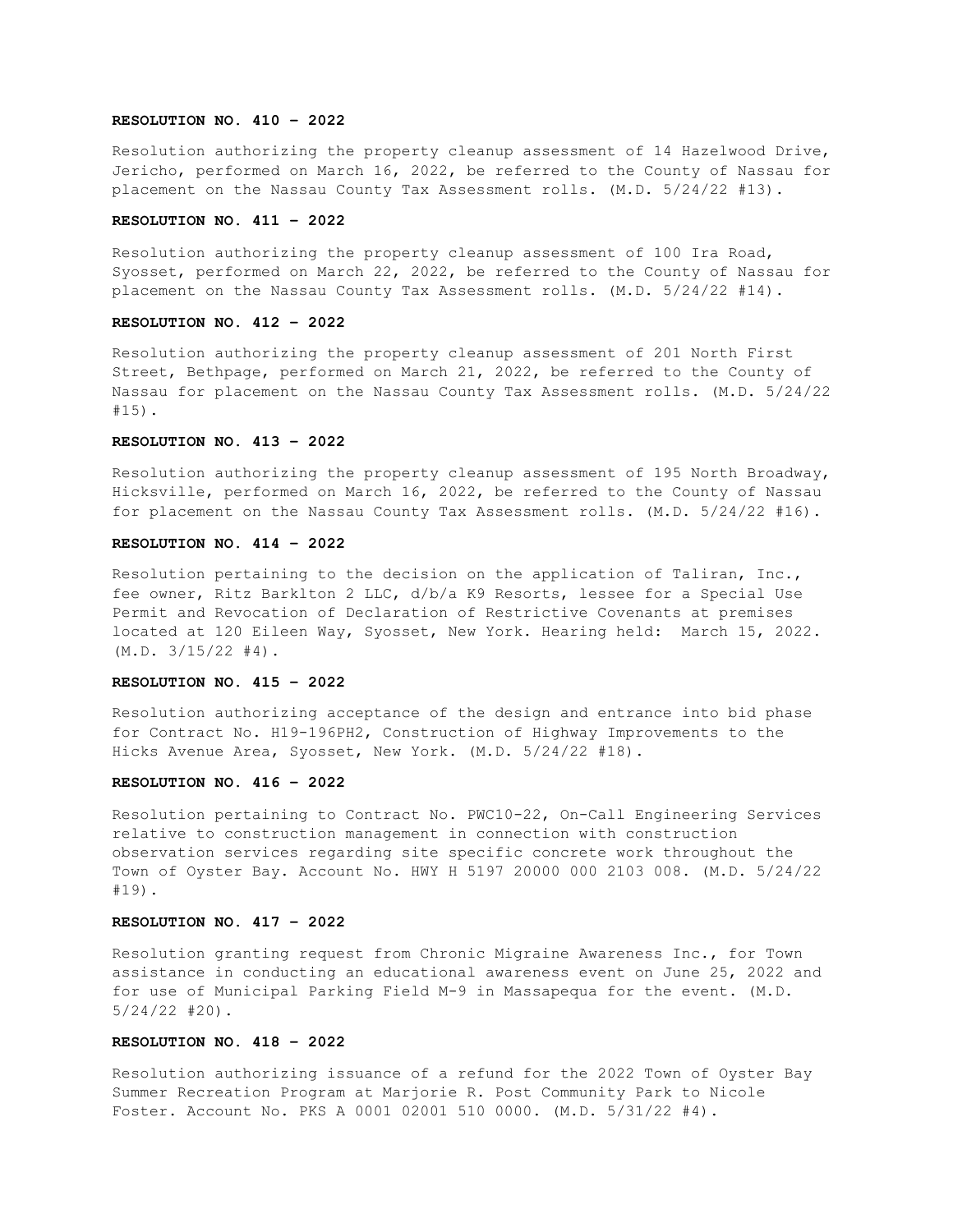### **RESOLUTION NO. 419 – 2022**

Resolution authorizing issuance of a refund for the 2022 Town of Oyster Bay Summer Ice Hockey Program to Joanne Soltan. Account No. PKS A 0001 02001 510 0000. (M.D. 5/31/22 #5).

#### **RESOLUTION NO. 420 – 2022**

Resolution authorizing acceptance of a donation of a bike rack from Cadette Girl Scout Troop 2110, to be placed in Park M18, located on Westwood Road North, Massapequa Park. (M.D. 5/31/22 #6).

### **RESOLUTION NO. 421 – 2022**

Resolution authorizing payment to the AMVETS North Shore Memorial Post #21 for remittance to the Oyster Bay East Norwich Community Band for its participation in the 2022 Independence Day Celebration in the Hamlet of Oyster Bay, to be held July 4 2022. Account No. TWN A 7510 47900 000 0000. (M.D. 5/31/22 #15).

# **RESOLUTION NO. 422 – 2022**

Resolution authorizing use of a sub-consultant for Contract No. DP21-215, relative to the design of the Harry Tappen Sanitary System Improvements Project. (M.D. 5/31/22 #19).

# **RESOLUTION NO. 423 – 2022**

Resolution authorizing award of construction Contract No. H19-197PH2, Highway Improvements to the Intervale Avenue Area Phase 2, Farmingdale, New York. Account No. HWY H 5197 20000 2203 008. (M.D. 5/31/22 #20).

### **RESOLUTION NO. 424 – 2022**

Resolution pertaining to Contract No. PWC10-22, On-Call Engineering Services relative to Construction Management in connection with Syosset Streetscape and Walkability Improvements. Account No. HWY H 5197 20000 000 2103 008. (M.D. 5/31/22 #21).

#### **RESOLUTION NO. 425 – 2022**

Resolution authorizing acceptance of the design & entrance into the bid for construction phase under Contract No. DP 22-233, Synthetic Turf Field Replacement at Theodore Roosevelt Memorial Park. (M.D. 5/31/22 #22).

#### **RESOLUTION NO. 426 – 2022**

Resolution authorizing the use of a sub-consultant for Contract No. H20-210, Construction Phase Engineering for the Highway Improvements to the Crescent Drive Area, Old Bethpage. (M.D. 5/31/22 #23).

# **RESOLUTION NO. 427 – 2022**

Resolution pertaining to Contract No. PWC15-22, On-Call Engineering Services relative to Transportation Engineering in connection with Pilot Pavement Assessment Services at various locations in the Town of Oyster Bay and for use of a sub-consultant to conduct the automated scan of the selected Town roads. Account No. HWY H 5197 20000 000 2103 008. (M.D. 5/31/22 #24).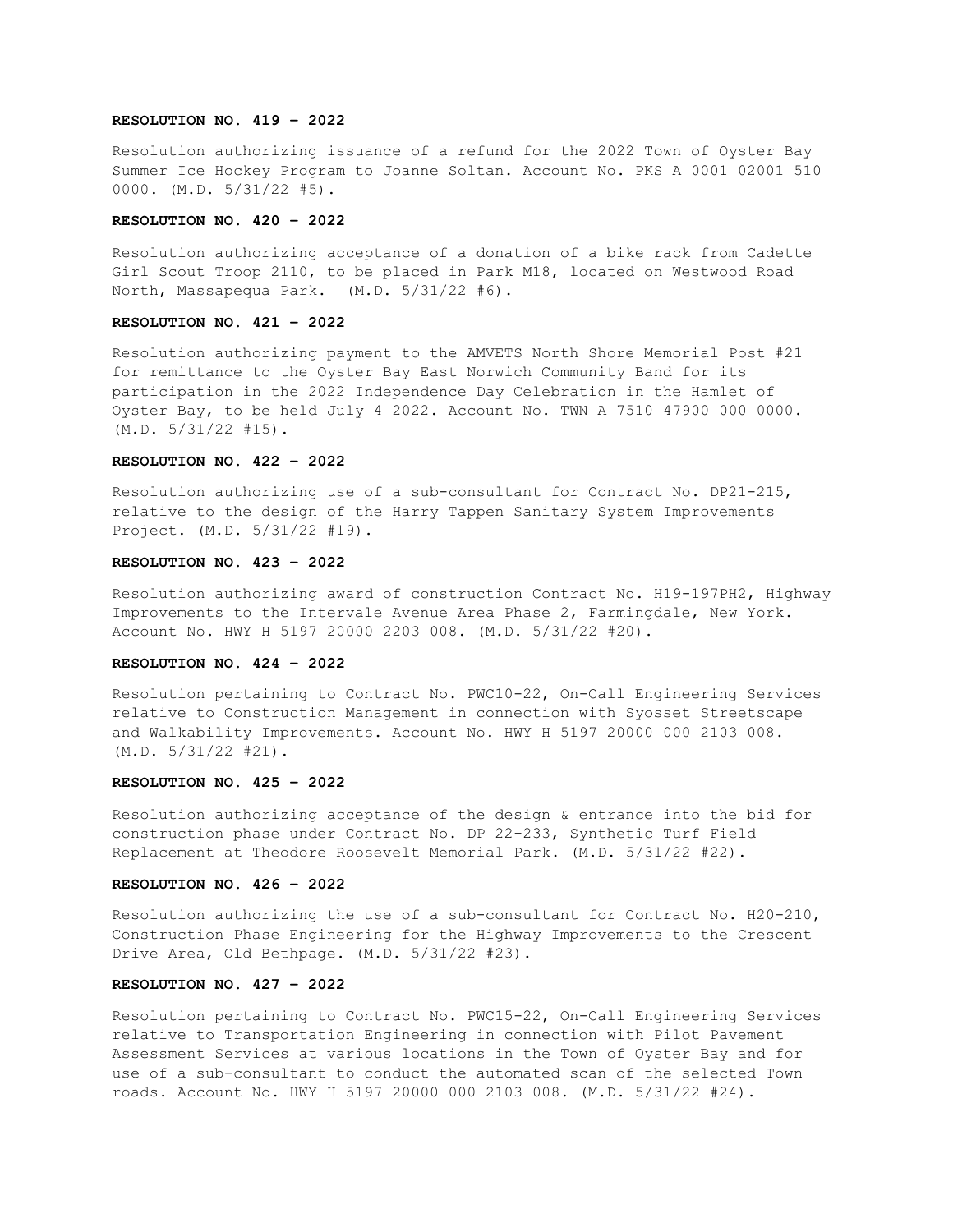### **RESOLUTION NO. 428 – 2022**

Resolution granting request from People Loving People, Inc. for Town assistance in hosting their Community Food Pantry Event on June 17, 2022 and for the closure of Railroad Avenue in Oyster Bay for the event. (M.D. 5/31/22 #28).

### **RESOLUTION NO. 429 – 2022**

Resolution granting request from Punishers of Nassau County Motorcycle Club for Town assistance in conducting their Breakfast Meeting Event on July 17, 2022, for the closure of a portion of Audrey Avenue in Oyster Bay and for use of various Town equipment for the event. (M.D. 5/31/22 #29).

#### **RESOLUTION NO. 430 – 2022**

Resolution granting request from Rolling Thunder, Inc. for Town assistance in conducting a Ride for Freedom Event on May 29, 2022, for the closure of New York Avenue and to utilize Municipal Parking Field M-9 in Massapequa for the event. (M.D. 5/31/22 #30).

### **RESOLUTION NO. 431 – 2022**

Resolution authorizing an Agreement for the Employee Assistance Program to the Town of Oyster Bay employees the period January 1, 2022 through December 31, 2022, with an option for two one-year extensions, and for the Supervisor, or his designee, to execute said Agreement. Account No. TWN AMM 9060 80030 000 0000 000. (M.D. 5/31/22 #9 & 6/7/22 #20).

# **RESOLUTION NO. 432 – 2022**

Resolution authorizing retention of firms to provide Labor Counsel Services for the Department of Human Resources for the period January 1, 2022 through December 31, 2022, with an option to continue for two (2) one-year extensions and for the Supervisor or his designee, to execute said Agreements. Account No. TWN AMW 9040 84040 000 0000 000. (M.D. 5/31/22 #10 & 6/7/22 #19).

#### **RESOLUTION NO. 433 – 2022**

Resolution authorizing an Agreement for Substance Abuse Professional services for the period January 1, 2022 through December 31, 2022, with an option for two one-year extensions, and for the Supervisor, or his designee, to execute said Agreement. Account No. TWN AMM 9060 80030 000 0000 000. (M.D. 5/31/22 #11 & 6/7/22 #21).

### **RESOLUTION NO. 434A – 2022**

Resolution/Order pertaining to the decision on the application of the Oyster Bay Water District for Bond Financing. Hearing held: June 14, 2022. (M.D. 5/10/22 #28).

### **RESOLUTION NO. 434B – 2022**

Resolution authorizing the issuance of bonds to pay the cost of improvements to the Oyster Bay Water District. Hearing held: June 14, 2022. (M.D. 5/10/22 #28).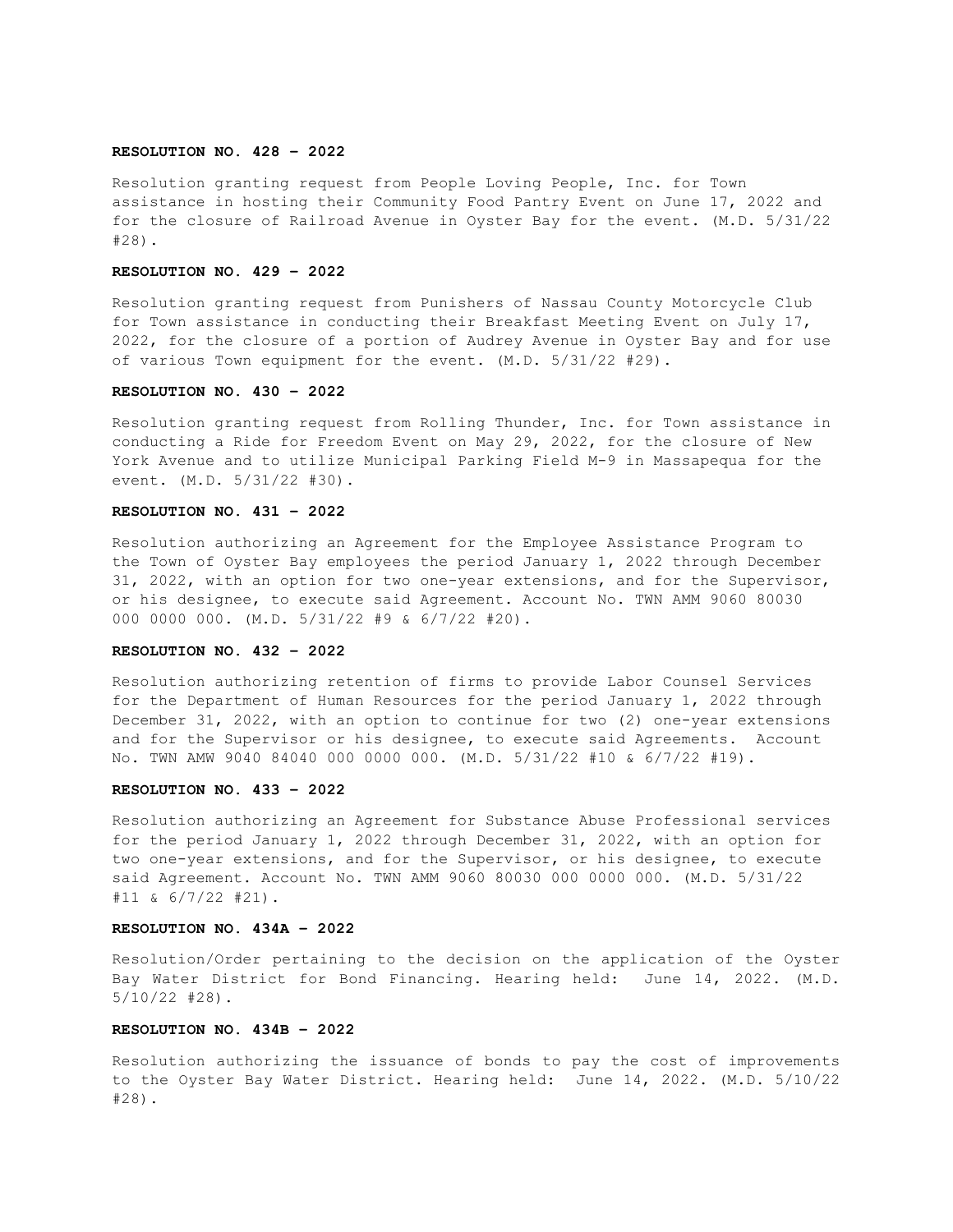### **RESOLUTION NO. 435 – 2022**

Resolution pertaining to the decision on a Local Law entitled "A Local Law to Amend the Code of the Town of Oyster Bay, Nassau County, New York, to Comprehensively Revise Certain Definitions and Provisions of Chapter 246, Zoning." Hearing held: May 10, 2022. (M.D. 5/10/22 #4).

#### **RESOLUTION NO. 436 – 2022**

Resolution pertaining to the decision on the application of PSI Atlantic Massapequa NY, LLC, Contract Vendee, Kasper Properties NY LLC, fee owner, for a Special Use Permit at premises located at 5660 Old Sunrise Highway, Massapequa, New York. Hearing held: April 12, 2022. (M.D. 4/12/22 #4).

### **RESOLUTION NO. 437 – 2022**

Resolution pertaining to the decision on an amendment of Declaration of Restrictive Covenants, Southern Side of Jericho Turnpike, Jericho, New York. Hearing held: April 12, 2022. (M.D. 4/12/22 #6).